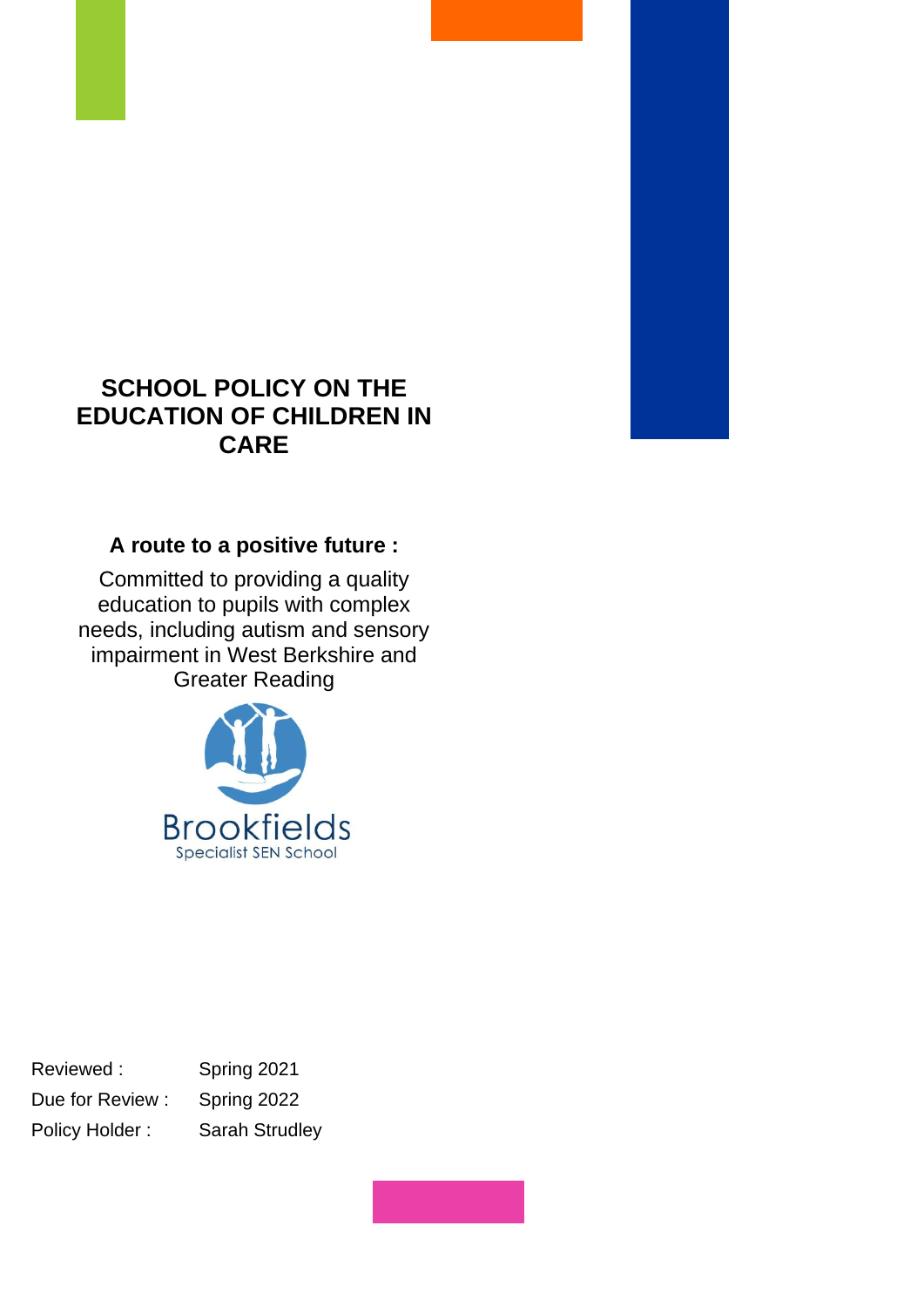#### **Brookfields School Equalities Statement**

**All pupils at the school are offered a broad, balanced, stimulating and relevant curriculum regardless of their background, culture or ability. Each pupil is valued for who they are and what they bring to the school. We appreciate and celebrate the richness of diversity within the school community as well as the wider community. Through the work we do across the school on developing Values, we actively promote the importance of tolerance, co-operation, courage, determination, friendship and respect. Through this approach, pupils develop independence, confidence and integrity which prepares them for their future lives.**

### **Who are our Children in Care?**

Children and young people become 'Looked After' either if they have been taken into Care by the local authority, either via a legal route under The Children's Act 1989 or where a voluntary agreement has been reached with the birth family. Most children in care will be living in foster homes but a smaller number may be in a children's home, living with a relative or even be placed back at home with their birth family.

### **What about those who were previously in care?**

Some children have left local authority care because they are the subject of an Adoption, Special Guardianship or Child Arrangement Order.

Brookfields School believes that in partnership with West Berkshire District Council as Corporate Parents we have a special duty to safeguard and promote the education of these children

Brookfields School also educates children in care from different Local Authority areas and our special duty extends to these young people also.

#### **Aim**

To provide a safe and secure environment, where education is valued and there is a belief in the abilities and potential of all children.

To support our children in care and previously in care and give them access to every opportunity to achieve their potential and enjoy learning.

To fulfil our schools' role as corporate parents to promote and support the education of our children in care and previously in care, by asking the question, 'Would this be good enough for my child?'

### **In Pursuit Of This Policy We Will:**

- Nominate a Designated Teacher who will act as their advocate and co-ordinate support for them.
- Nominate a school governor to ensure that their needs in school are taken into account at a school management level and to support the Designated Teacher.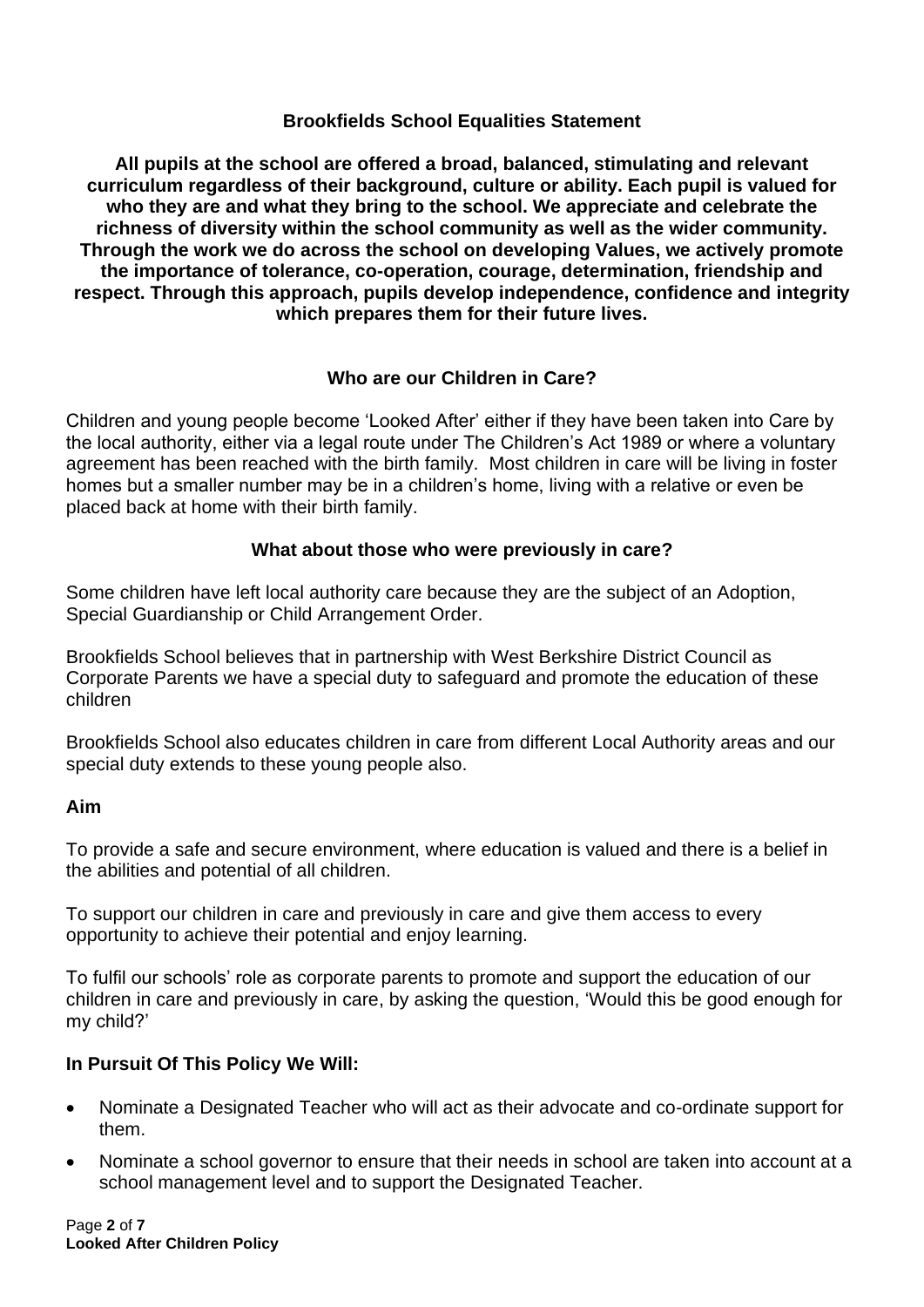- Support the Designated Teacher in carrying out their role by making time available and ensuring that they attend the termly Designated Teacher Network meetings and any specific training on children in care which is required to ensure that they have the most up to date information.
- Review all policies and procedures regularly to ensure that they adequately address the needs of children in care and that those children have access to all aspects of education, particularly with regard to admissions, curriculum, examinations, extra support, extra curricular activities, work experience and careers guidance (where applicable).
- Have a clear and consistent plan for attendance at all Personal Education Plan meetings (Designated Teacher/ Class Tutor etc) to ensure coherence and efficiency in planning and attaining targets. The members of staff attending need to be free or made free from teaching commitments to attend PEP meetings.
- PEP meetings will be called every term, or 3 times in each academic year and more regularly if required
- Unless otherwise agreed the child or young person should attend all or part of the meeting and should be released from lessons to do so.
- During the PEP meeting, targets and actions agreed will be available and recorded on the electronic PEP platform. Copies of the PEP record will be sent to the carer(s) after the meeting.
- Any vital information that has an impact on learning will be shared with teaching and support staff raised at PEP meetings will be circulated to other teaching and support staff on a 'need to know' basis as agreed at the meeting and, in best practice, agreed with the child or young person concerned
- Discuss issues relating to attendance and/or exclusions with the Virtual School Headteacher to ensure that there is as little disruption to a child's education as possible. When considering a permanent exclusion, a discussion will be held with the Corporate Director of Children and Young People.

#### **The Designated Teacher will**:

- Be an advocate for any children in care and previously in care in school.
- Maintain an up to date record of all children in care and previously in care who are on the school roll. This will include:
	- Status i.e. care order or Section 20 accommodation.
	- Type of placement i.e. Foster, Respite, Residential.
	- Name of Social Worker, area office, telephone number.
	- Daily contact and numbers e.g. name of parent and carer or key worker in children's home.
	- SEN Code of Practice School Action/School Action Plus where appropriate.
	- Child Protection information when appropriate.
	- Baseline information, including an assessment of preferred learning styles and all test results.
	- Attendance figures.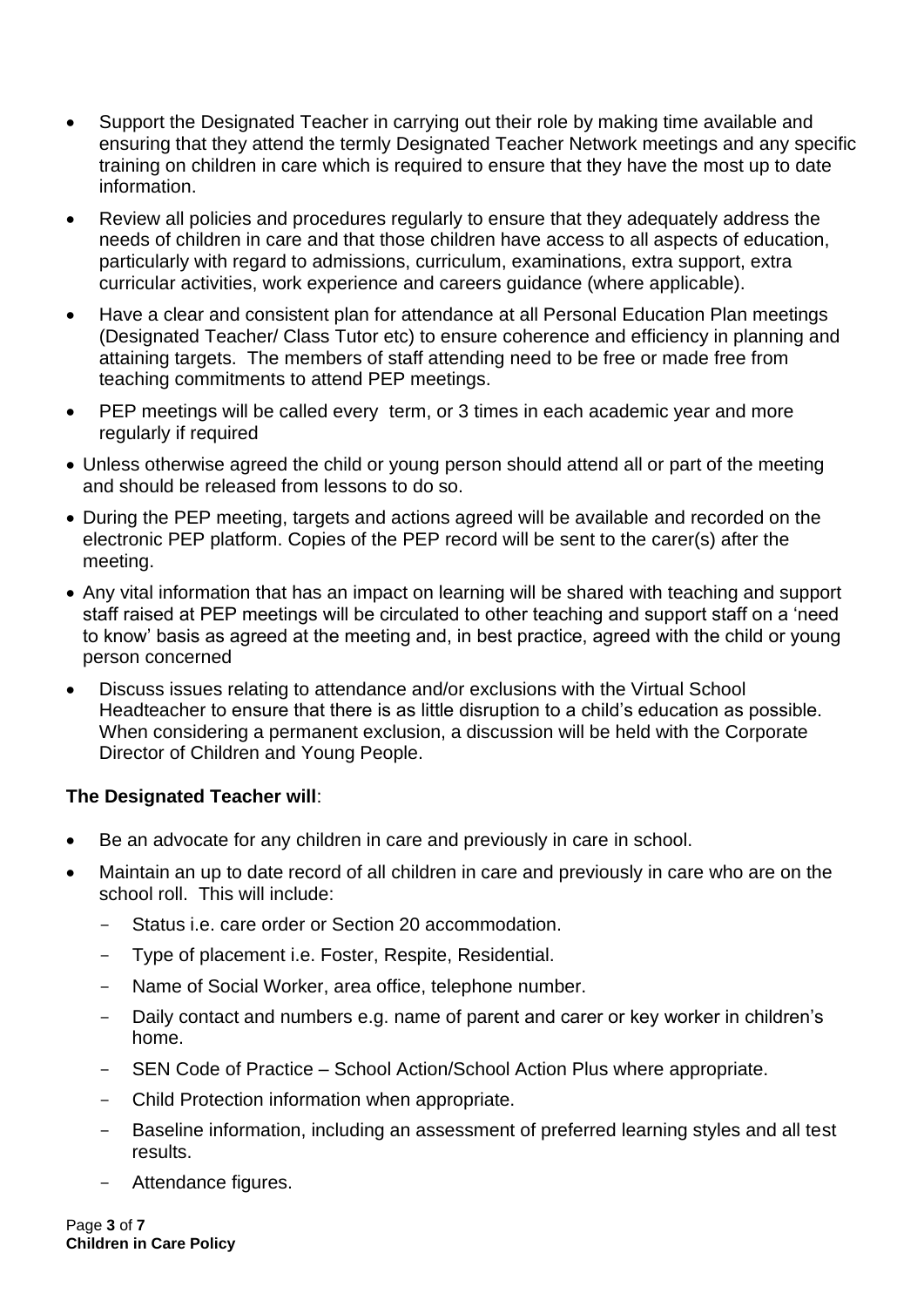- Exclusions.

- Ensure that there is a Personal Education Plan for each child/young person to include appropriate targets and above information. This must be compatible with the child's/young person's Care Plan and, where applicable, include any other school plan eg EHCP and associated plans, Transition Plan, Pastoral Support Programme.
- Ensure that someone attends Childrens' Services Care Planning Reviews on each child/young person and/or always prepares a written report which promotes the continuity and stability of their education.
- Liaise with the Virtual School on a regular basis with regard to the performance, attendance and attainment of children in care.
- Provide the Virtual School with regular updates on attainment and progress by recording this in the child or young person's PEP, enabling the Virtual School Headteacher to have clear tracking data for all children in care.
- Ensure that if/when the child transfers school all relevant information is forwarded to the receiving school as a matter of priority.
- Ensure that systems are in place to identify and prioritise when children in care or previously in care are underachieving and have early interventions to improve this in line with existing school policy including access to 1:1 tuition.
- Ensure that systems are in place to keep staff up to date and informed about children in care where and when appropriate.
- Ensure that children in care or previously in care, along with all children, are listened to and have equal opportunity to pastoral support in school.
- Ensure that they keep the school up to date with current legislation and its implication for the school in respect of children in care or previously in care.
- Report to the Governing board annually on the academic performance, attendance and exclusions of the children in care or previously in care who are on the roll of the school.
- Ensure that the school evaluates the performance data for all children in care and that it is recorded in the school's self evaluation documentation.

### **All staff will:**

- As with all children, have high aspirations and celebrate the educational and personal achievement of children in care or previously in care;
- Ensure entry to examinations for children in care;
- Be familiar with the Guidance on children in care or previously in care and respond appropriately to requests for information to support the completion of PEPs and other documentation needed as part of review meetings;
- Liaise with the Designated Teacher where a child in care ot
- r previously in care is experiencing difficulty. These may be academic, pastoral, behaviour and/or attendance issues.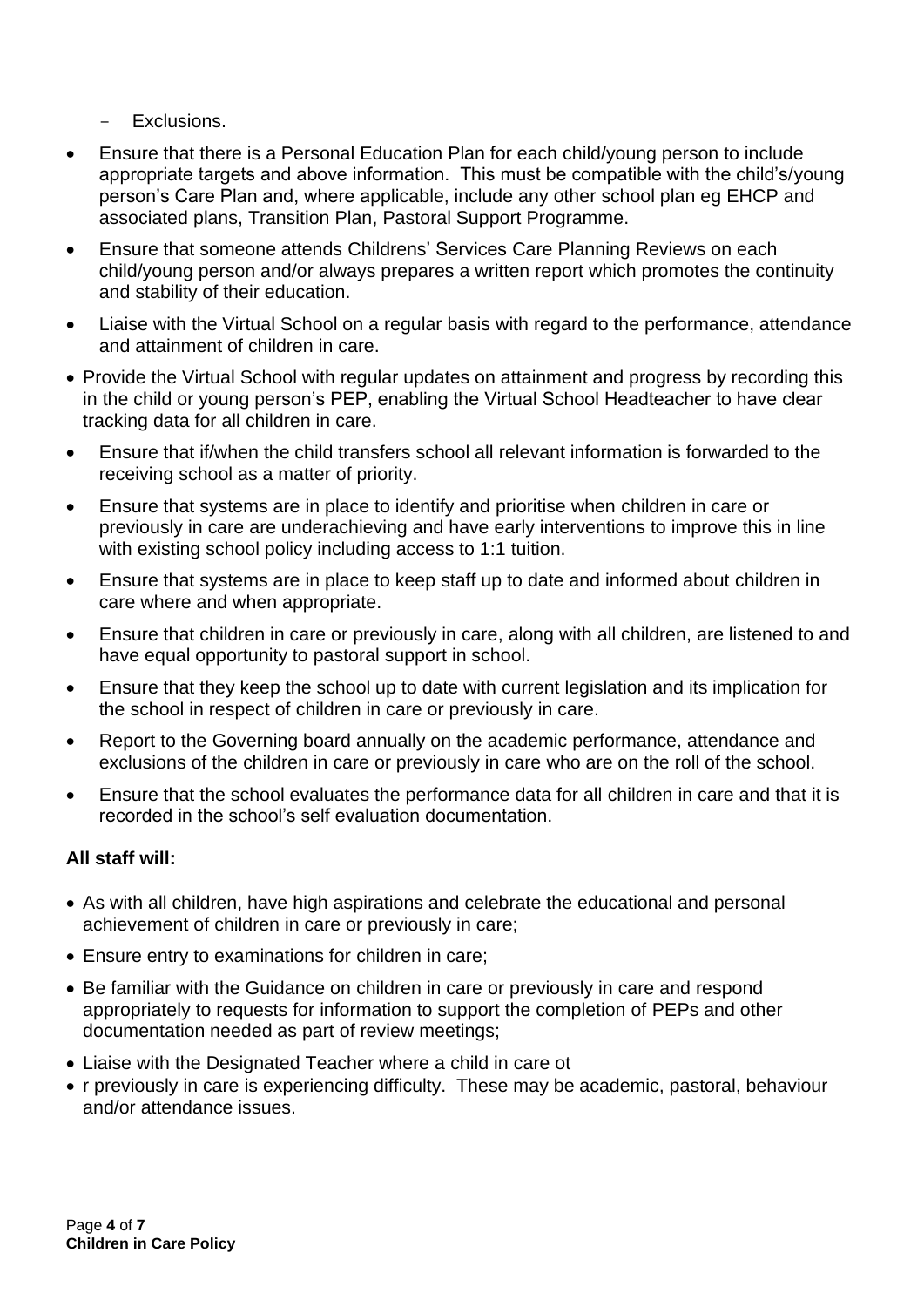### **All governors will:**

- Ensure that admission criteria (Aided and Foundation) prioritise children in care or previously in care according to the Code of Practice on Admissions;
- Ensure all governors are fully aware of the legal requirements and Guidance for children in care or previously in care
- Ensure that there is a named Designated Teacher for children in care or previously in care
- Nominate a governor who links with the Designated Teacher, receives regular progress reports and provides feedback to the governing board;
- For child protection and confidentiality reasons, ensure that information will be collected and reported in ways that preserve the anonymity and respect of the confidentiality of the pupils concerned;
- Review the effective implementation of this policy, preferably annually and at least every three years;
- Ensure that the school's other policies and procedures give children in care or previously in care equal access in respect of:
	- Admission to school
	- The National Curriculum and public examinations
	- Additional educational support where this is needed. Extra curricular activities
	- Work experience and careers quidance.
- Support the local authority in its statutory duty to promote the educational achievement of children in care or previously in care
- Ensure that appropriate systems and procedures are in place in the school even if there are no children in care or previously in care on roll at the time and that the Designated Teacher continues to attend training and is up to date in regards to the legal processes.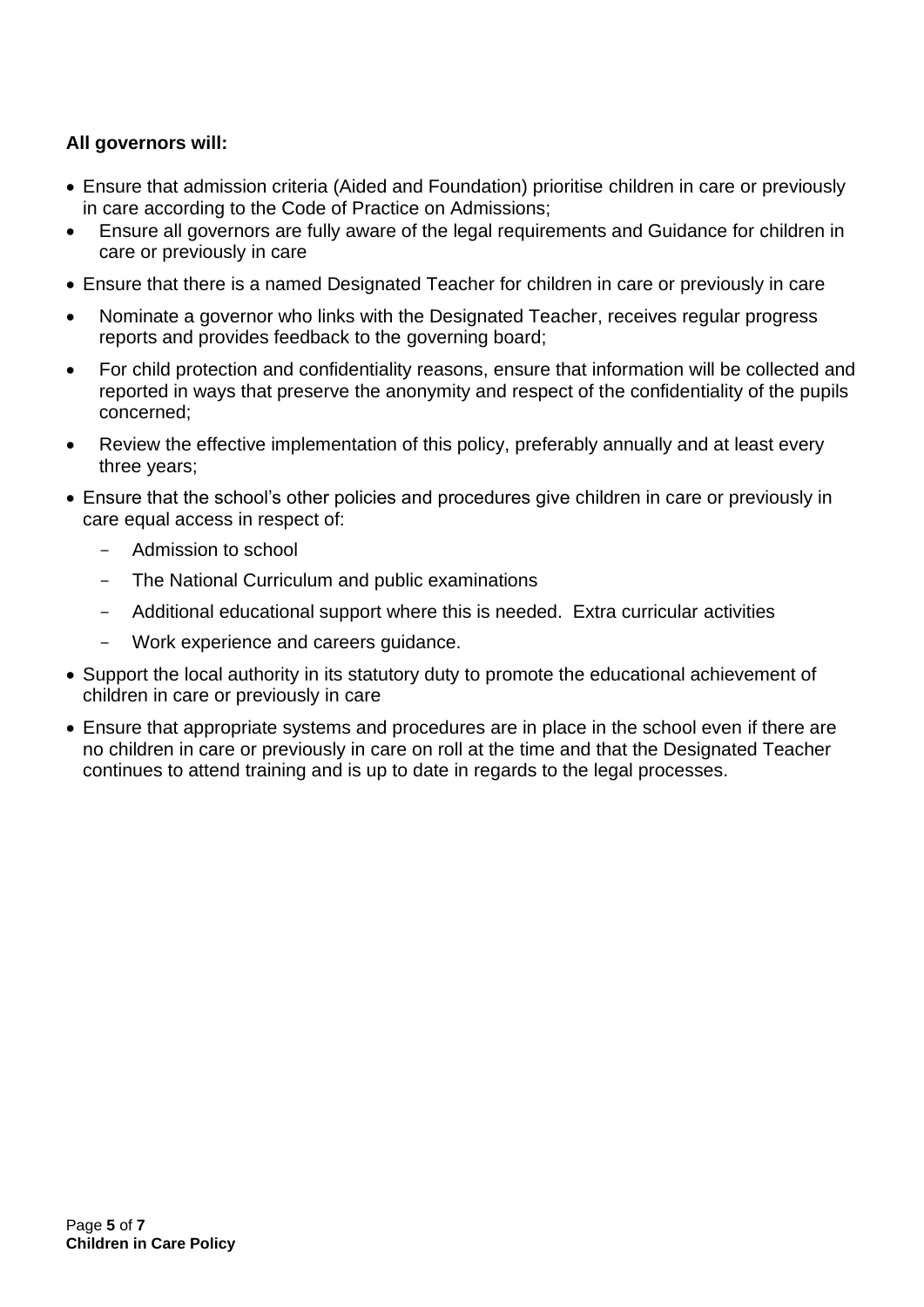### **Additional Information:**

### **Structure of educational support for Children in Care**

West Berkshire Virtual School aims to support young people, schools, social workers and other key people in raising the attainment of children in care.



### **Virtual School Headteacher**

The service is led by the Virtual School Headteacher, who maintains an overview of the Virtual School and the local authority's strategic direction. Key responsibilities are:

• To support Children and Young People in the care of West Berkshire District Council in educational and preschool settings within the district or outside of the area and to offer support to those in the care of other authorities but placed in West Berkshire schools or settings

• To raise the educational attainment and achievement of children in care and other previously looked after children'

• To ensure that children in care have equal access to educational, training and employment opportunities

• To ensure that children in care participate and progress within a wide range of educational and broader activity within and extending beyond schools

• To ensure that the services are responsive to and informed by the voice and needs of children in care and those from other vulnerable groups

### **Virtual School Consultants**

Virtual School Consultants for children in care support children and young people from preschool right through to the end of statutory education. Their aim is to support the academic outcomes of children in care by:

- Chairing and minuting Personal Education Planning Meetings
- Participating in the Pre 16 Life Chances Team
- Contributing to the training programme for foster carers and social workers
- Providing guidance and training on issues relating to children in care, e.g. separation, trauma and loss, the significance of early attachments, etc
- Advising social workers on the education of children in care
- Signposting services to other professionals